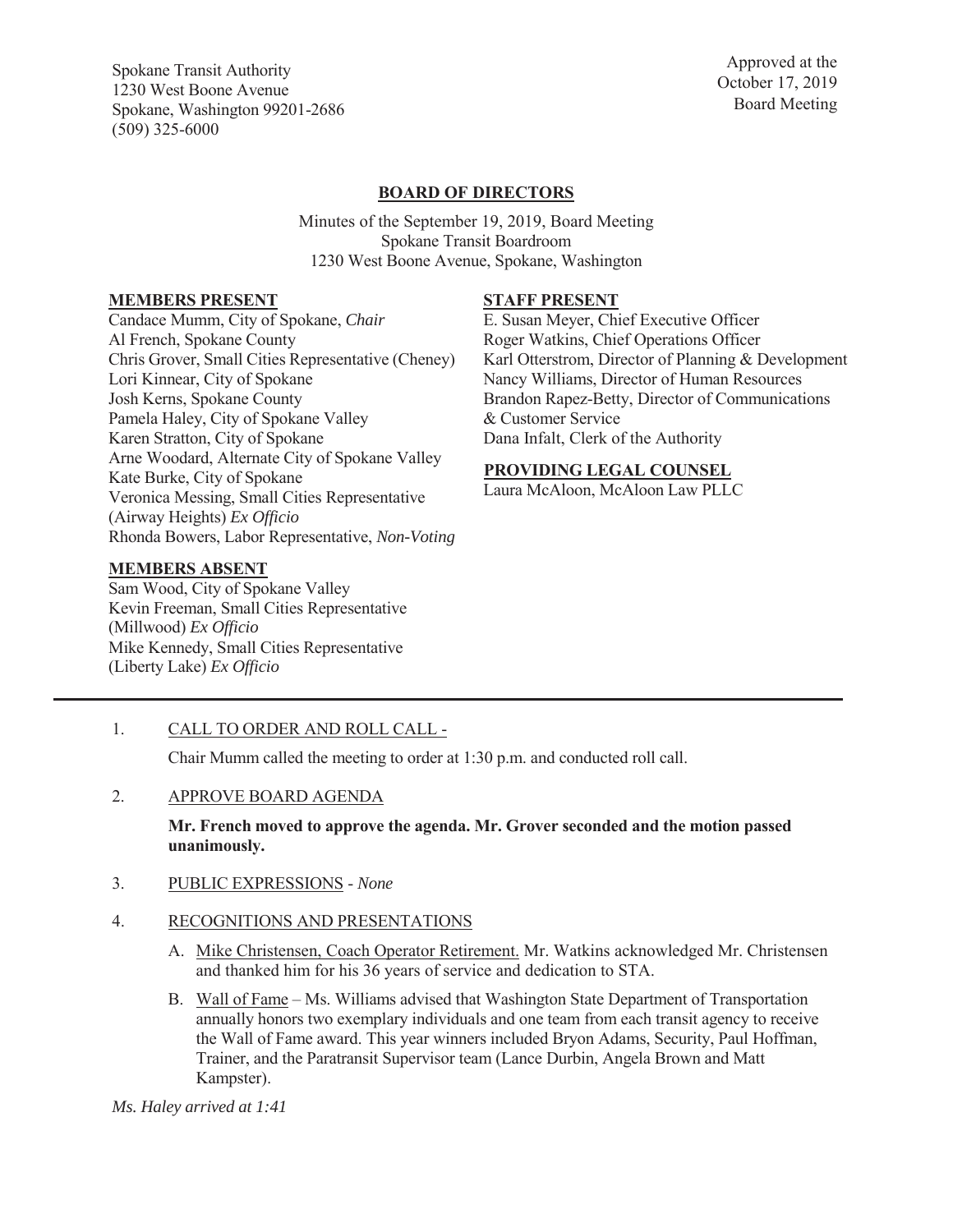- C. Spokane Youth Card Ms. Meyer provided program background and Mr. Rapez-Betty introduced the guest speakers.
	- Brandon Meiers, PMP, Senior Project Manager, City of Spokane
	- Amanda Donovan, Marketing & Communications Director, Spokane Library
	- Fianna Dickson, Communications Manager, Parks and Recreation
	- Brian Coddington, Communications and Community Relations Director, Spokane Public Schools.

The speakers offered their gratitude and provided feedback on the success of the Spokane Youth Card program. They advised it was a pilot program and that 5,319 cards were checked out by students. Facebook social media was utilized to reach 40,000 citizens and their comments were very positive.

Mr. Otterstrom reported the program resulted in 118,000 passengers boarding the bus. He provided additional statistics/trends on the individual routes and ridership, noting the areas with the heaviest ridership were Shadle and the Plaza.

Mr. Rapez-Betty reported the cost for the pilot program amounted to \$131,945. He informed that the agreement between STA and the City of Spokane stipulated the City of Spokane would have a not to exceed (NTE) amount of \$62,000. Therefore, the program cost was split \$62,000 paid by City of Spokane and \$69,945 by Spokane Transit. Next steps presented included looking at a 2020 program, expanded scope, regional program sponsorship, corporate sponsorship, and others services that might be included.

Chair Mumm asked if there were any questions or comments. Ms. Burke asked if there is a plan in place to continue a program like this and if it was started before summer, would ridership go up again? Chair Mumm noted it was a pilot program to offer proof of concept. She said it would be great to find a regional program sponsor, and that some corporations are interested in sponsoring the program in the future. The Urban Development Committee at the City is keeping it on their radar and trying to make it an ongoing program.

Ms. Bowers advised that she was in a unique position to comment because she drives a bus and provided a story about one of her passengers and how this program allowed her to keep her job.

Ms. Messing asked if the smaller cities wanted to set up a meeting, who should they contact. Mr. Rapez-Betty is the point of contact at STA.

Ms. Meyer thanked the partners and STA team, noting that when the Mayor originally talked to staff, they suspected there wasn't enough time to implement. He pressed and STA and the partners made it happen. The success exceeded expectations.

## 5. BOARD ACTION – CONSENT AGENDA

# **Mr. French moved to approve the Consent Agenda items 4A through 4F. Ms. Haley seconded and the motion passed unanimously.**

- A. Approve the minutes of the July 25, 2019, Board meeting.
- B. By motion, confirm the Board Chair's appointment of Karen Stratton to the Planning & Development Committee for the remainder of 2019.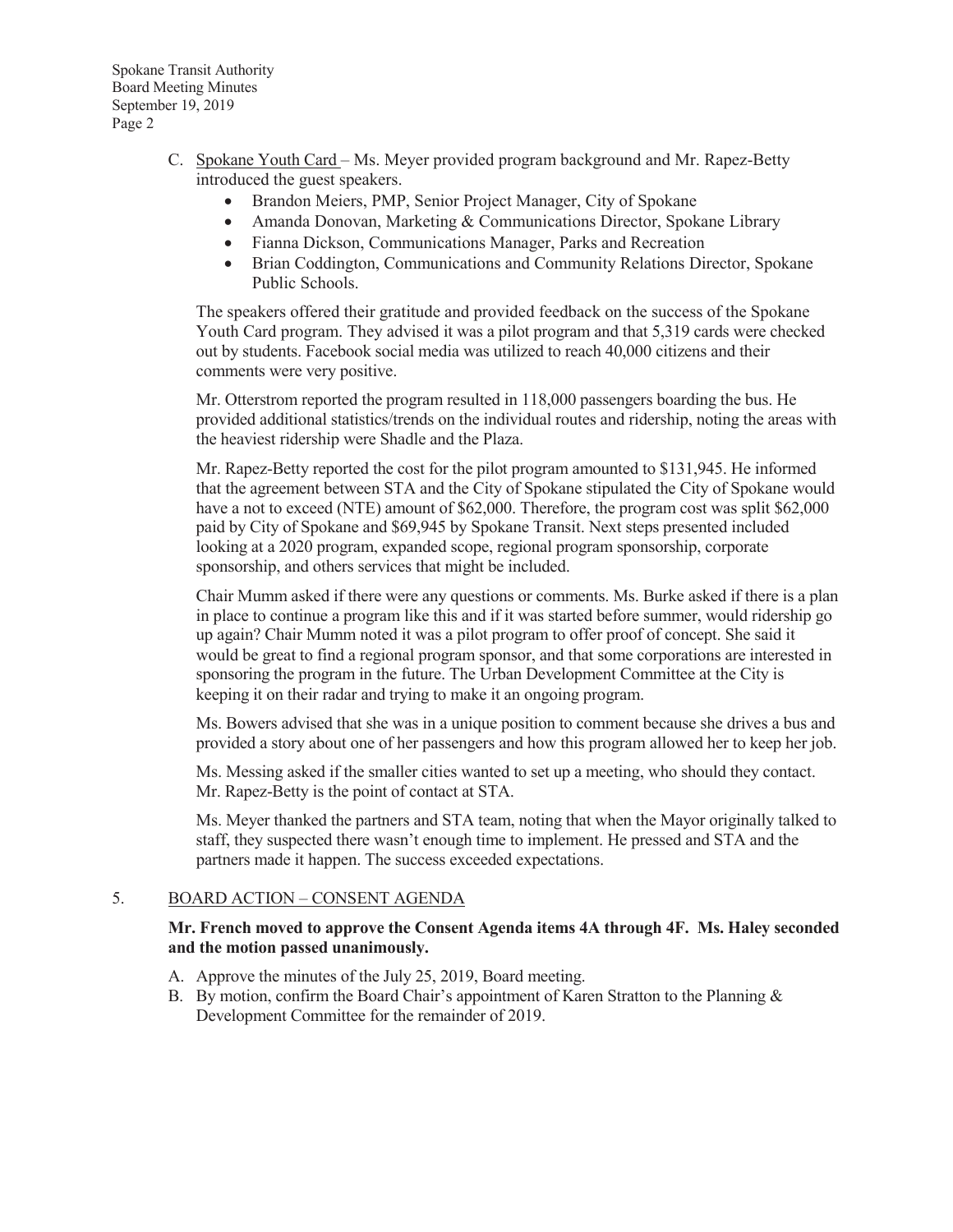C. Approve the following July and August 2019 Vouchers:

| <b>DESCRIPTION</b>               | <b>VOUCHER/ACH NUMBERS</b> | <b>AMOUNT</b> |
|----------------------------------|----------------------------|---------------|
| Accounts Payable Vouchers (July) | Nos. $603909 - 604251$     | 4,232,078.66  |
| Workers Comp Vouchers (July)     | $ACH - 2286$               | 142,996.16    |
| Pavroll 07/05/19                 | $ACH - 07/05/19$           | 1.409.920.82  |
| Pavroll 07/19/19                 | $ACH - 07/19/19$           | 1,864,857.37  |
| WA State – DOR (Use Tax) (July)  | ACH - 1767                 | 5.931.70      |
| <b>JULY TOTAL</b>                |                            | 7,655,784.71  |

| <b>DESCRIPTION</b>                 | <b>VOUCHER/ACH NUMBERS</b> | <b>AMOUNT</b> |
|------------------------------------|----------------------------|---------------|
| Accounts Payable Vouchers (August) | Nos. 604252 - 604717       | 8,407,476.23  |
| Workers Comp Vouchers (August)     | $ACH - 2286$               | 110,248.18    |
| Payroll 08/02/19                   | $ACH - 08/02/19$           | 1,271,246.52  |
| Payroll 08/16/19                   | $ACH - 08/16/19$           | 1,835,127.36  |
| Pavroll 08/30/19                   | $ACH - 08/30/19$           | 1,338,599.76  |
| WA State - DOR (Use Tax) (August)  | $ACH - 1767$               | 5,811.78      |
| <b>AUGUST TOTAL</b>                |                            | 12,968,509.83 |

- D. By motion, award Section 5310 funding to the grantees for the amounts listed and authorize staff to adjust project funding as necessary.
- E. Authorize the CEO to execute closing documents to acquire property and accept a temporary construction easement (TCE).
- F. Adopt, by Resolution, the Special Events Fare Structure for Bloomsday, Hoopfest, Spokane County Fair, and Valleyfest as outlined in the Tariff Policy.
- 6. BOARD ACTION COMMITTEE RECOMMENDATIONS *None*

# 7. BOARD ACTION – OTHER- *None*

## 8. BOARD OPERATIONS COMMITTEE:

- A. Chair's Report
	- i. Ms. Mumm had nothing to report at this time.

## 9. PLANNING & DEVELOPMENT COMMITTEE:

- A. Chair's Report
	- i. 2020 Annual Strategic Plan

Mr. Otterstrom reported that the Draft 2020 Strategic Plan is included in the packet. He noted the expectation is to have action/approval at the October Board meeting, with a recommendation from the Planning and Development Committee. He reviewed the highlights and goals to increase ridership in Fixed Route, Paratransit, and Vanpool. He spoke about the plan strategies to 1) add more and better bus service, 2) design and deliver core infrastructure, 3) advance and implement high performance transit, 4) expand marketing and communication, and 5) look to the future.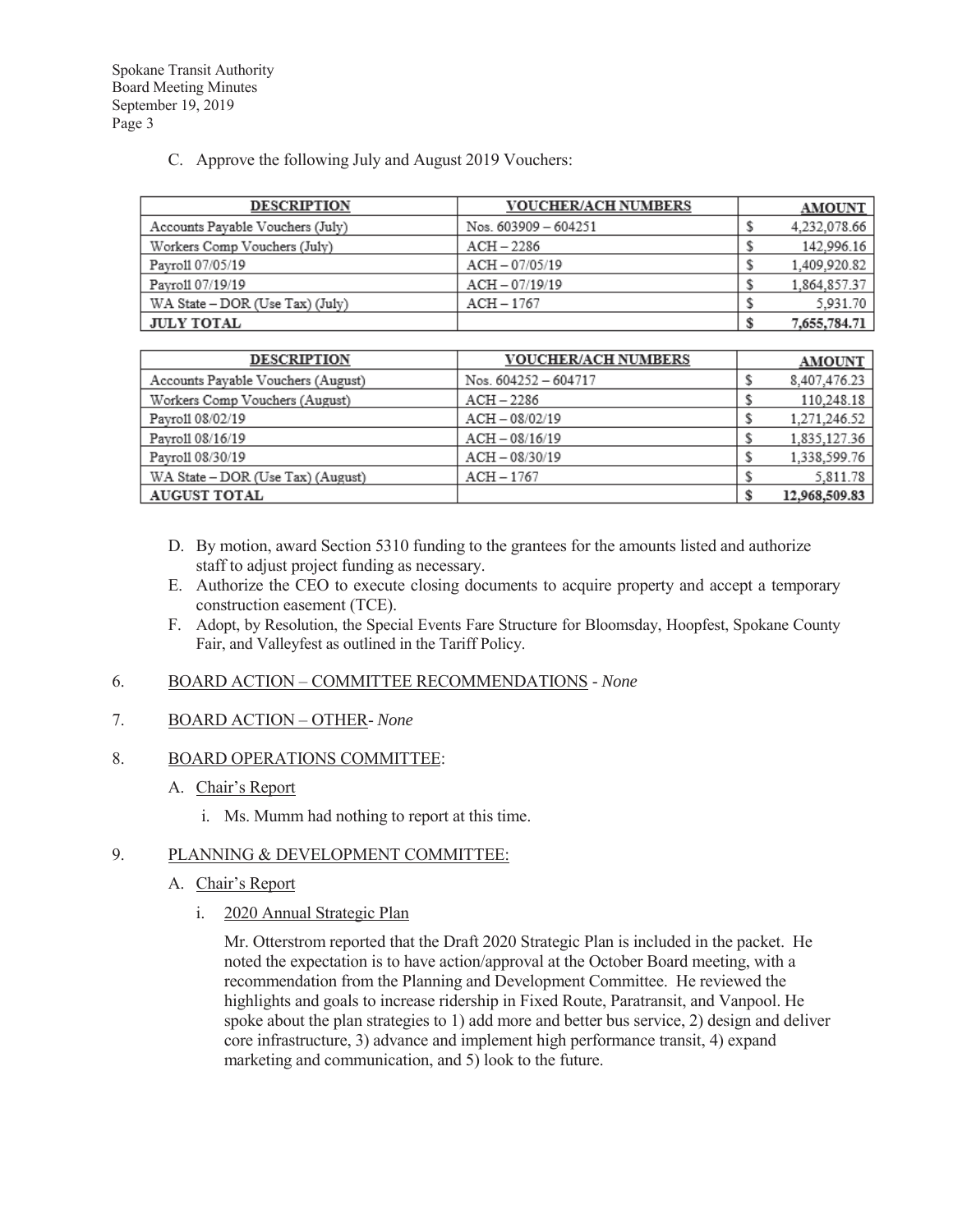CM Mumm commented she was happy to see the expansion of marketing and communication included in the strategy. She thought the community could benefit from additional communication of how great the service is and asked if STA is increasing the budget in 2020. Mr. Rapez-Betty commented that he plans to expand the effort within the existing budget. He believes everyone will be pleased with what is planned.

Mr. Otterstrom provided detail on the other strategies and how they worked into the plan. He asked if there were any questions or if there was anything the Board would like staff to add to the plan. No questions or recommendations were forthcoming.

#### ii. 2020 Draft Annual Operating and Capital Budgets

Ms. Meyer advised that in Ms. Warren's absence, she would present the budget. She introduced Tammy Johnston, Senior Manager of Accounting and Finance who was in attendance. Ms. Meyer noted that staff presents the Annual Strategic Plan and then the budget that funds it.

She reviewed STA's Organizational Priorities and the 2020 Budget Guidance received from the Board to foster and sustain quality, maintain a state of good repair, expand ridership, proactively partner in the community, advance and adapt the system growth, and continue with a sustainable plan that avoids debt.

She noted the difference between the 2020 operating revenue vs. 2019 operating revenue. Ms. Meyer provided detail of the sources of revenue and reminded members of the sales tax revenue assumptions.

She explained the Operating Budget assumptions as they pertain to 1) Revenue-Sales Tax Revenue Budget, 2) Revenue-Fare and Other Transit, 3) Revenue-Grants and Miscellaneous.

Ms. Meyer spoke about the Operating Expense portion of the budget. She reminded of the service increases outlined in the STA Moving Forward plan in 2018 and 2019 and the percentages as they applied to the operating expense budget. She noted this year provided the largest service increase in STA's history and will be second only to the year the Central City Line service is introduced.

She outlined the Operating Expense Budget and showed the breakdown of the 6.3% increase between 1) Labor/Benefits, 2) Services, 3) Contracted Transportation, 4) Materials, and 5) Insurance, Utilities, and Other.

She asked if there were questions to this point. None were forthcoming.

She proceeded to show the Expenses-Personnel breakdown by Division (Fixed Route, Paratransit, Vanpool, and Administrative) for an increase of 22 positions in 2020. Percentages of increase for the Benefits costs were also reviewed.

Ms. Meyer reviewed the fuel assumptions and explained how they are reached.

The Capital Budget including fleet replacement contribution for 2020 is estimated to be \$72.3M. Ms. Meyer provided a breakdown of Federal, State, and Local funding and then described the Capital Budget as it was broken down by department. Ms. Meyer compared the 2020 Moving Forward vs. the current service level Capital Budget by department.

The 2020 Cash and Reserve Analysis was reviewed and she noted the objective is to always have more revenue than operating expenses and difference is applied to capital.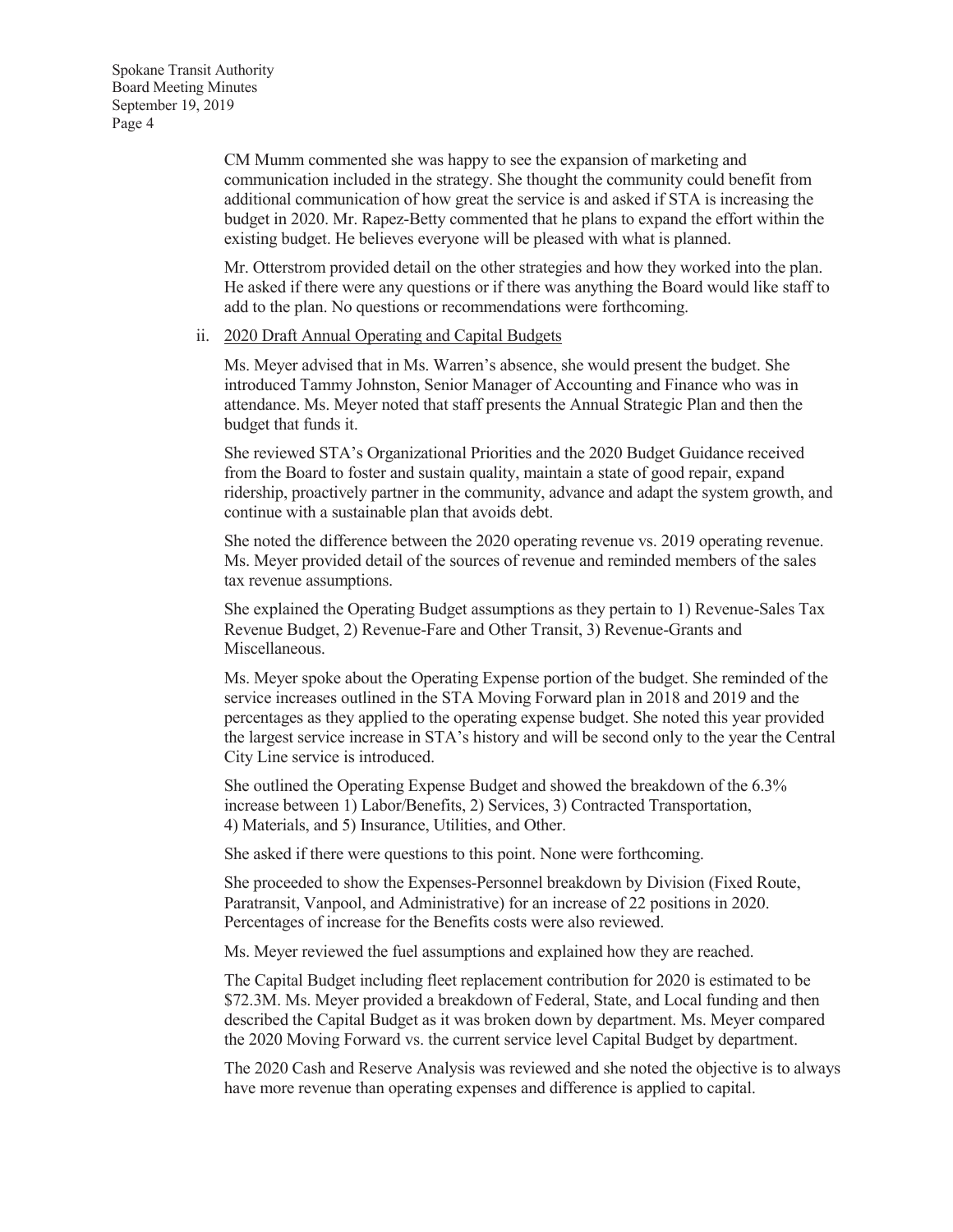Ms. Meyer offered to provide detailed review to anyone who wants additional information. She reviewed the next steps between now and November 21 when the budget is presented to the Board for approval.

Ms. Bowers asked about an increase in sales tax. She asked about the average monthly increase in sales tax calculated in previous years. Ms. Meyer clarified that what she had reported.

Chair Mumm commented there had been a slide that said that something was flat and that might have been confusing. Ms. Meyer reviewed slide 53, "Staff is recommending that the sales tax be budgeted flat with the 2019 projection" which included actual through August and budgeted September through December.

Discussion ensued.

Chair Mumm suggested Lynda Palmer could clarify if needed for Ms. Bowers when she returns. Ms. Bowers agreed she would ask Ms. Warren.

There were no further questions. Ms. Meyer noted this is an information item and will return as a report with an automated presentation to Planning and Development in October, then a Public Hearing at the October Board Meeting, with a recommendation for approval at the November Board meeting.

iii. Zero Emissions Technology

Mr. Grover asked Mr. Watkins to brief on the Zero Emissions Technology Fleet Transition Evaluation Update. Mr. Watkins was pleased to offer a summary of the progress staff is making on the bus analysis. He noted the recommendation will be presented to the CEO for decision and will be brought to the Board as information as this is a replacement bus purchase.

## 10. PERFORMANCE MONITORING AND EXTERNAL RELATIONS COMMITTEE:

- A. Chair's Report
	- i. 2nd Quarter Performance Measures

In light of the fact that 2<sup>nd</sup> Quarter is a few months ago, Ms. Kinnear provided a brief summary of the quarterly performance measures in lieu of Mr. Watkins' full report.

ii. Income Based Transit Access

Ms. Kinnear advised that Ms. Arneson provided an in depth analysis and provided a lot of information. However, the report was inconclusive. The subject was left with Ms. Burke to continue the research and come back with suggestions at a later time, if applicable.

iii. Service Change Communication

Ms. Kinnear noted that a report was provided by Mr. Rapez-Betty with very detailed and informative communications going out for the service change.

## 11. CEO REPORT

- Ridership in Fixed Route increased 1.5% with one less weekday in the month and showed a 93% on time performance rating.
- Paratransit Ridership decreased  $6.4\%$  for the month and 7.0% year to date. On time performance was 93.7%.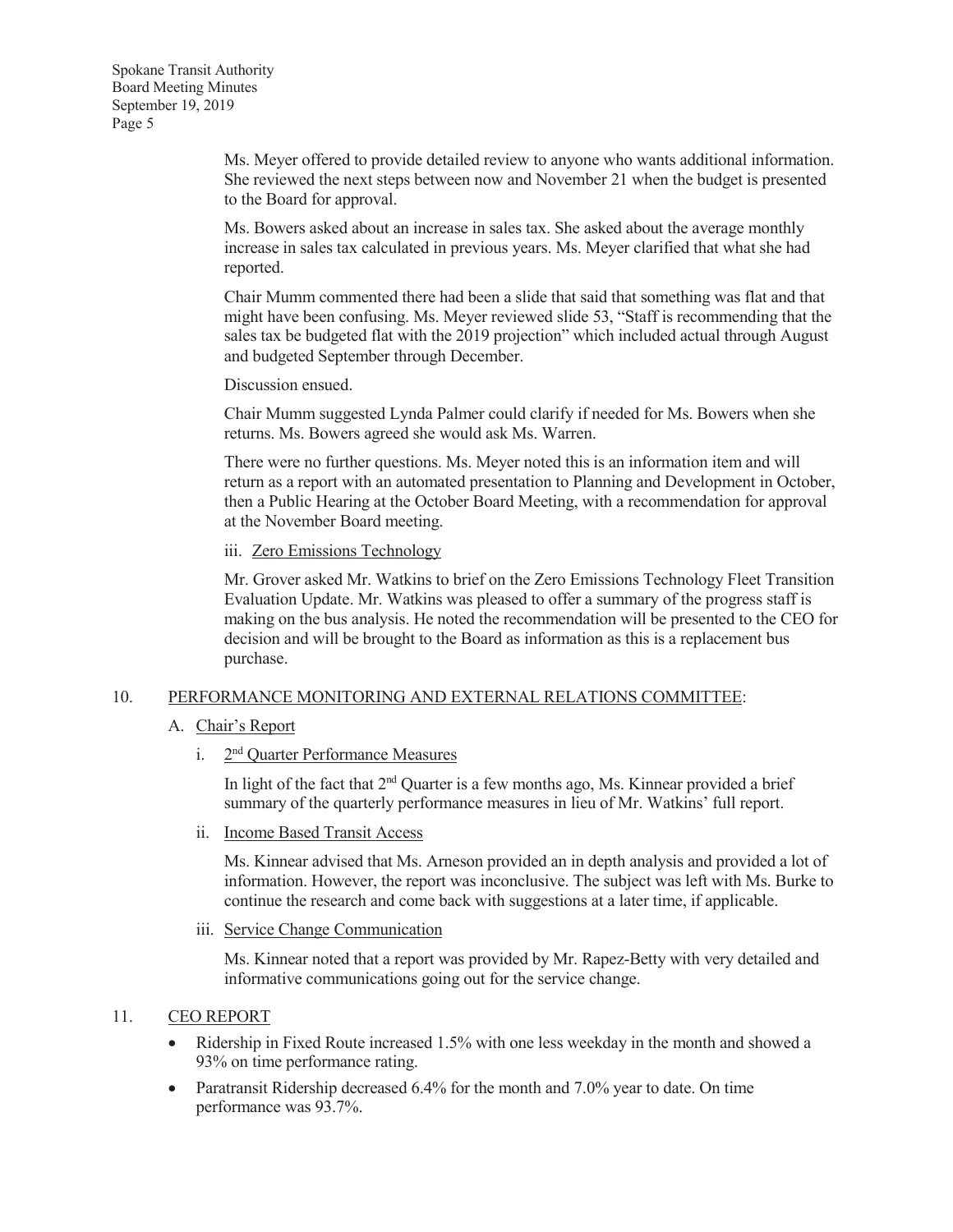- Vanpool experienced a 10.7% decrease in August and is down 1.8% year to date. The service added 19 riders and removed 17. Staff are working on a better way to promote.
- Brandon shared at PMER the significant amount of communication STA did in advance of this very large service change September 15, 2019. A few of the highlights include:
	- o Street teams were out in force to help customers navigate route changes –staff from all departments volunteered
	- o New Ride to the Southside / New Ride to the Northside; new Route 4
	- o New Route 144 South Commuter Express route
	- o New Route 63 Airway Heights; 7 days a week
	- o Liberty Lake changes– not boarding passengers in front of SRBC now in Zone 1
	- o Monroe Regal HPT new stops and stations between 5 Mile and Moran Station.
	- o Spokane Falls Station / SCC Transit Center

# 12. BOARD INFORMATION

- A. Committee Minutes
- B. August 2019 Sales Tax Revenue Information
- C. July 2019 Financial Results Summary
- D. June 2019 Semi-Annual Financial Reports
- E. July 2019 Operating Indicators
- F. Second Quarter 2019 Service Planning Input Report
- G. Division Line High Performance Transit (HPT) Study Overview

## 13. NEW BUSINESS

At the April meeting of the STA Board of Directors, at Mr. French's suggestion, the Board directed staff to assess the opportunity for transit signal priority at traffic signals on Sprague at Napa and Helena streets and to bring back information for the Board's consideration within 60 days. Staff provided an update to this assignment during the committee meeting on May 1, 2019.

Ms. Kinnear shared a Resolution that she and Council Member Mumm co-sponsored at the City of Spokane based on Commissioner French's suggestion to explore traffic signal prioritization (TSP) on East Sprague. She advised they received a strongly worded briefing paper from the Director of Public Works Division, City of Spokane, saying "we do not recommended that". She said they went ahead and put it on the agenda as a Resolution and asked the Council to commit to it and coordinate with STA. She said it passed unanimously, which shows a commitment by the Council. She thanked Commissioner French for bringing it forward.

Chair Mumm noted that Council Member Kinnear responded to the previously mentioned briefing paper with current facts and trends. Ms. Mumm said as some of the Board travel to APTA in New York in October she hopes to see more information on that technology and to be able to share it with the city engineers.

## 14. BOARD MEMBERS' EXPRESSIONS - *None*

## 15. EXECUTIVE SESSION

At 3:02, Chair Mumm announced the Board would adjourn for an Executive Session for the purpose of:

Discussion with legal counsel representing STA in litigation or potential litigation to which STA, the STA Board of Directors, or STA employees are, or are likely to become, a party, when public knowledge regarding the discussion is likely to result in an adverse legal or financial consequence to STA. *(RCW 42.30.110(1)(b)*